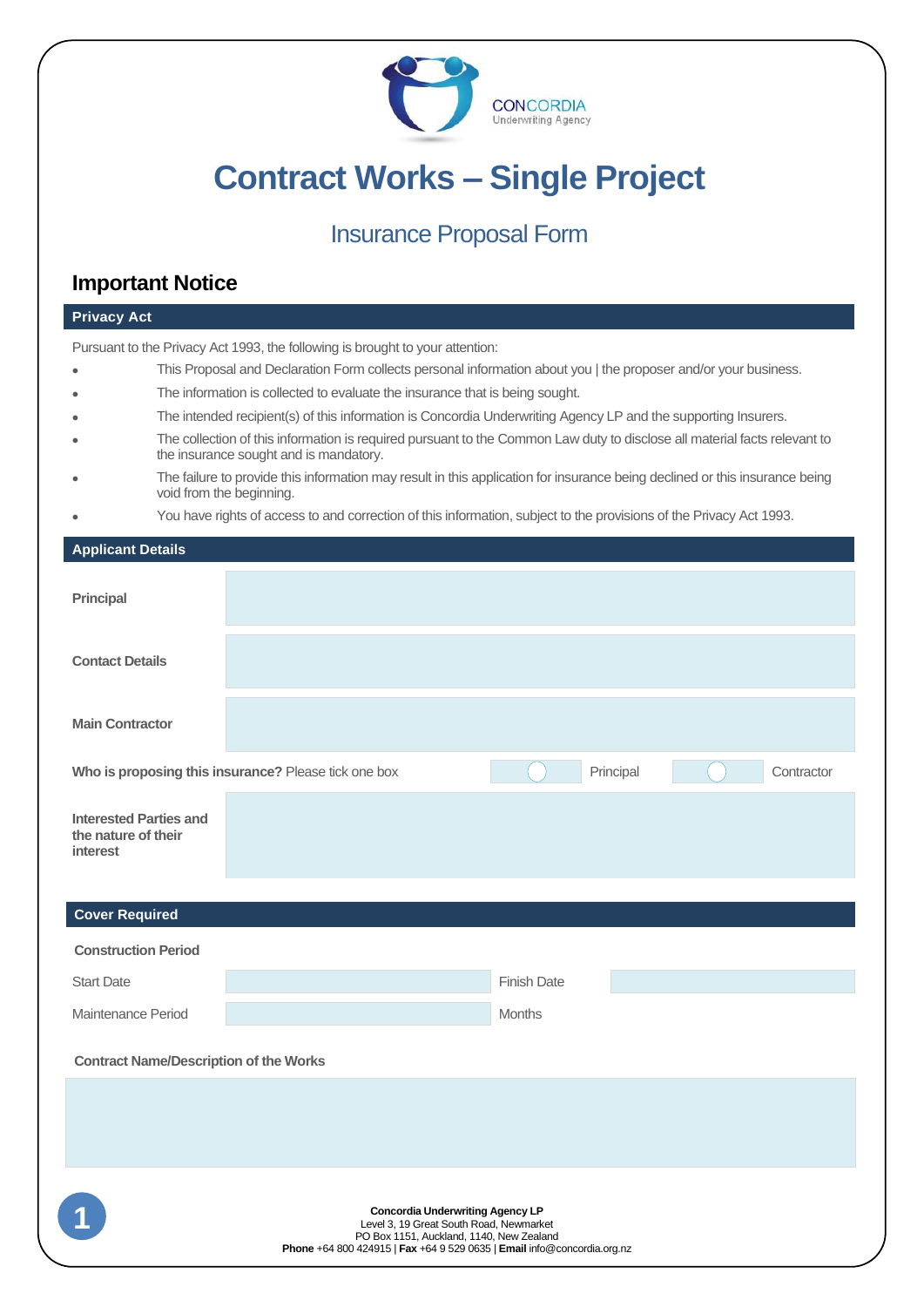#### **Contract Site/Address**

| No.                                                                        |  |
|----------------------------------------------------------------------------|--|
| Street<br>Suburb                                                           |  |
| the control of the control of the control of the control of the control of |  |
| City                                                                       |  |

#### **Limits and sub-limits required**

| <b>Contract Works</b>                                   |                                                       | \$            |
|---------------------------------------------------------|-------------------------------------------------------|---------------|
| Principal's supplied materials                          | Max limit 10% of Contract<br>Works, or                | \$            |
| Removal of debris                                       | Max limit 10% of Contract<br>Works, or                | \$            |
| Professional fees                                       | Max limit 10% of Contract<br>Works, or                | $\mathbb S$   |
| Increased costs during construction                     | Max limit 5% of Contract<br>Works, or                 | \$            |
| Increased costs during reconstruction                   | Max limit 5% of Contract<br>Works, or                 | \$            |
| <b>Expediting expenses</b>                              | Max limit 30% of claimed<br>amount, or                | $\frac{1}{2}$ |
| <b>Overseas Airfreight Expenses</b>                     | Max limit 20% of value of item<br>being freighted, or | \$            |
| Temporary buildings                                     | Max limit of \$5,000, or                              | $\frac{1}{2}$ |
| <b>Transit and Storage</b>                              | Max limit \$ 250,000, or                              | $\frac{1}{2}$ |
| <b>Optional Extensions</b>                              |                                                       |               |
| <b>Employees Hand Tools</b><br>$\overline{\phantom{a}}$ | Max limit \$10,000 per<br>employee                    | $\frac{1}{2}$ |
| <b>Existing Structures</b>                              |                                                       | \$            |

#### **Site details**

**If you answer 'Yes' to any of the following, please provide further details in the supplementary information section of this form.** 

| Is the Site outside a mains water supply area?                                                                                                   | Yes |  | <b>No</b> |  |
|--------------------------------------------------------------------------------------------------------------------------------------------------|-----|--|-----------|--|
| Is the Site further than 10 kilometers away from a Fire Brigade?                                                                                 | Yes |  | <b>No</b> |  |
| Does the Site have any contour other than 'flat to gently sloping'                                                                               | Yes |  | <b>No</b> |  |
| Are foundations and/or excavations (if any) over 3 meters in depth?                                                                              | Yes |  | <b>No</b> |  |
| Are retaining walls (if any) over 3 meters high and/or 50 meters in total length?                                                                | Yes |  | <b>No</b> |  |
| Are trenches (if any) greater than 3 meters in depth, and/or 100m in total length, open at any one time?                                         | Yes |  | <b>No</b> |  |
| Do earthworks need to be undertaken in relation to anything other than foundations, excavations or<br>retaining walls?                           | Yes |  | No        |  |
| Does the contract involve construction, installation or work on a pool or tank with more than 2,000 litre<br>capacity?                           | Yes |  | No        |  |
| Is sandwich panel being used in more than 10% of the total area of the works?                                                                    | Yes |  | No        |  |
| <b>Concordia Underwriting Agency LP</b><br>Level 3, 19 Great South Road, Newmarket<br>PO Box 1151, Auckland, 1140, New Zealand<br>$\blacksquare$ |     |  |           |  |

Level 3, 19 Great South Road, Newmarket PO Box 1151, Auckland, 1140, New Zealand **Phone** +64 800 424915 | **Fax** +64 9 529 0635 | **Email** info@concordia.org.nz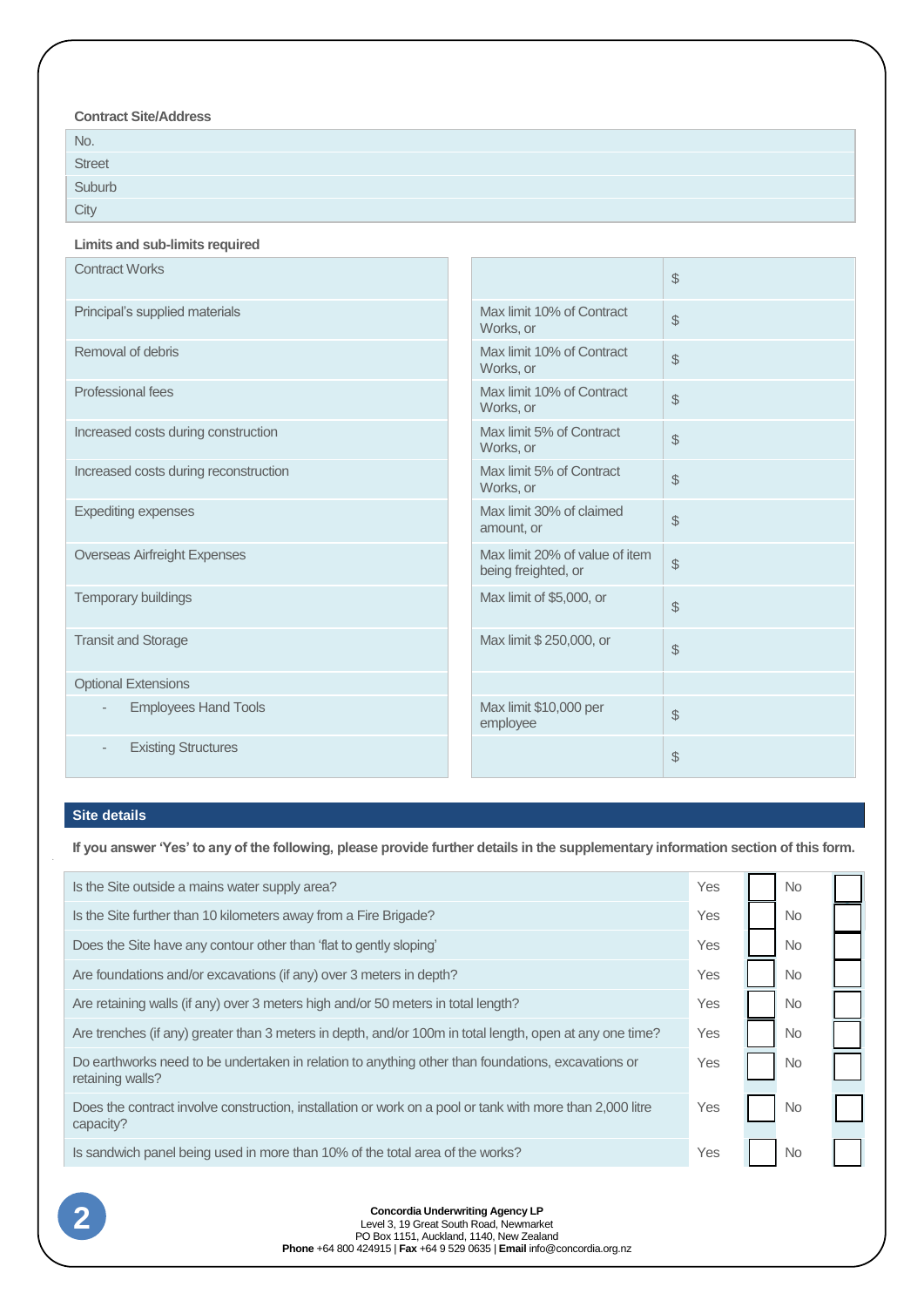| Does the contract require work on or within an existing building?                                                                                                      | Yes | No  |  |
|------------------------------------------------------------------------------------------------------------------------------------------------------------------------|-----|-----|--|
| Will the existing buildings be occupied during the project?                                                                                                            | Yes | No. |  |
| Is the building either more than three storeys above ground, or more than one storey below ground?                                                                     | Yes | No  |  |
| If welding is required                                                                                                                                                 | Yes | No  |  |
| Are there any special features or risks associated with the contract that make the work more hazardous<br>than would normally be expected from a project of this type? | Yes | No  |  |
| In the past three years, has the main contractor suffered any losses greater than NZD 50,000?                                                                          | Yes | No. |  |
| Did ANY work at the contract site commence more than 14 days before this proposal was completed?                                                                       | Yes | No  |  |
|                                                                                                                                                                        |     |     |  |
| <b>Additional Information required</b>                                                                                                                                 |     |     |  |

**Please supply the documents below (if applicable).**

Drawings Contract Conditions Geo tech report Planning approval Bar Chart

**Supplementary Information**